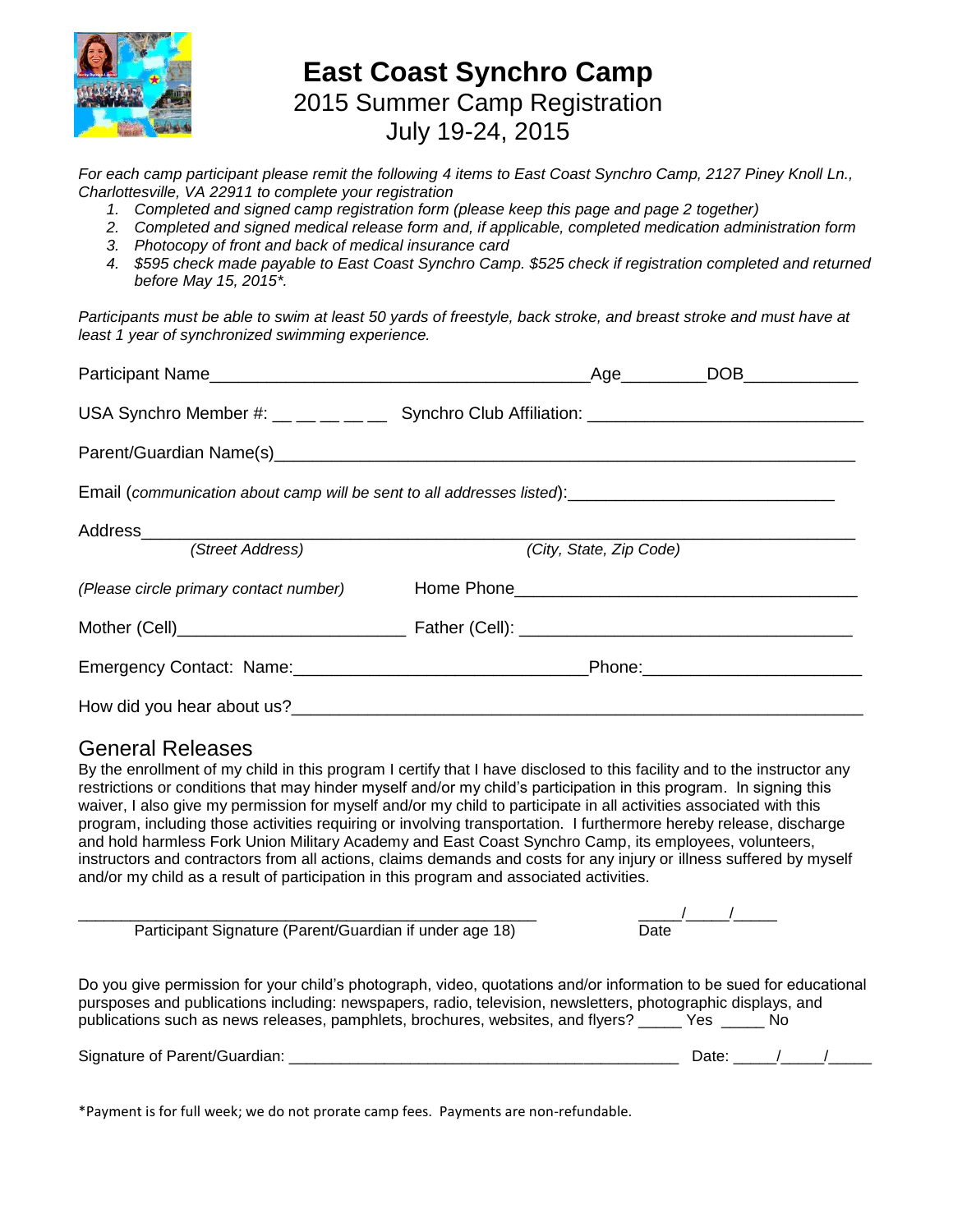

## **East Coast Synchro Camp** 2015 Summer Camp Registration (page 2) July 19-24, 2015

*Please keep this page together with the first page of the registration form.*

| <b>T-Shirt Size</b>                                                                                                                                                                            |  |  |  |  |
|------------------------------------------------------------------------------------------------------------------------------------------------------------------------------------------------|--|--|--|--|
| ___ YSm ___ YMed ___ YLg Adult sizes: ___ Sm ___ Med ___ Lg ___ XL<br>All camp participants will receive a T-shirt!                                                                            |  |  |  |  |
| <b>Swim Suit Size:</b>                                                                                                                                                                         |  |  |  |  |
| $24$ 26 28 30 32 32 34 36 38<br>Costumes may be made for the final watershow performance.                                                                                                      |  |  |  |  |
| <b>Synchronized Swimming Experience</b>                                                                                                                                                        |  |  |  |  |
| Number of years competing: _______ Average Figure Score: ________                                                                                                                              |  |  |  |  |
| All swimmers will be evaluated upon arrival on Sunday afternoon. This information will allow us to properly staff<br>and plan the camp.                                                        |  |  |  |  |
| Transportation<br>Airport pickup needed*? ____ Yes ____ No                                                                                                                                     |  |  |  |  |
| If "Yes" it is your responsibility to provide flight information to camp administration no later than July 5 <sup>th</sup> ,<br>2015. This information can be sent to samanthaelhart@yahoo.com |  |  |  |  |

*\*Airport pickup is available only for Charlottesville-Albemarle Airport (CHO). Pickup is available on Sunday, July 19th from 10:00 am – 2:00 pm with transportation provided from the airport to Fork Union. Transportation from camp to the airport on Friday, July 24th will be provided, as well, however Fork Union is over 1 hour from the airport, camp officially ends at 12:00 pm, and therefore flight departures should not be scheduled before 1:00 pm.*

Detailed information regarding camp schedule will be distributed separately from this registration. In the meantime for more details feel free to email Coach Sam at samanthaelhart@yahoo.com.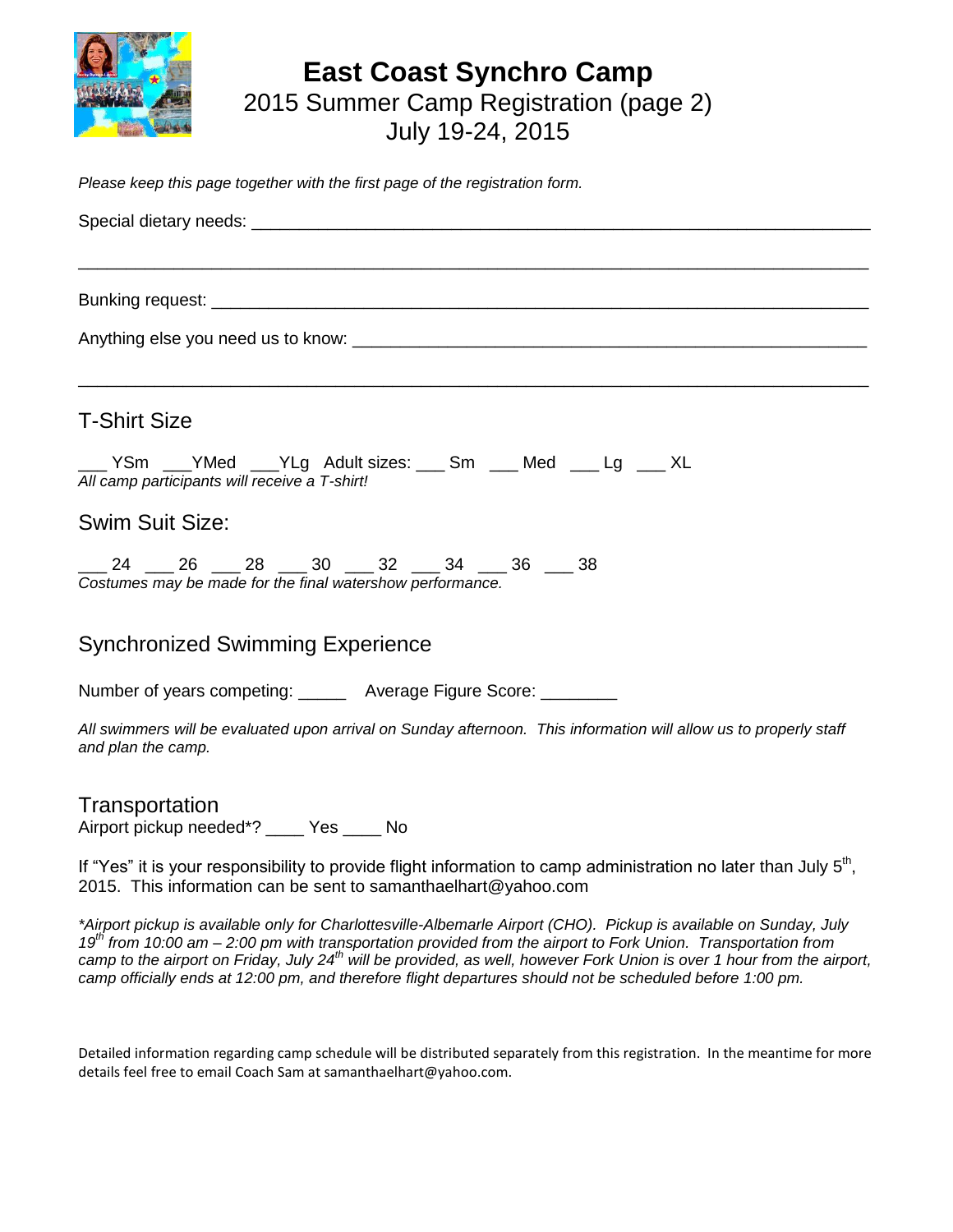

# **East Coast Synchro Camp**

2015 Medical Release Form

| Insurance Information:                                                                                                                                    |  |  |  |
|-----------------------------------------------------------------------------------------------------------------------------------------------------------|--|--|--|
| Policy Number: _________________________________Group Number: __________________                                                                          |  |  |  |
|                                                                                                                                                           |  |  |  |
|                                                                                                                                                           |  |  |  |
|                                                                                                                                                           |  |  |  |
|                                                                                                                                                           |  |  |  |
| Medical & Physical Information:<br>Is the participant suffering from or being treated for any current medical condition(s)? ____ Yes ____ No              |  |  |  |
|                                                                                                                                                           |  |  |  |
|                                                                                                                                                           |  |  |  |
|                                                                                                                                                           |  |  |  |
| Please describe any significant or pertinent medical conditions that would prevent your swimmer from<br>fully engaging in the synchronized swimming camp: |  |  |  |
| I authorize East Coast Synchro staff to administer ibuprofen (Advil) or acetaminophen (Tylenol) for pain<br>or fever if needed. _____ Yes _____ No        |  |  |  |
|                                                                                                                                                           |  |  |  |
| <b>Medication Information and Authorization:</b><br>Does participant require prescription medications during camp dates? ____ Yes ____ No                 |  |  |  |
| If "Yes" you must complete a section on the medication administration form for each prescribed<br>medication.                                             |  |  |  |